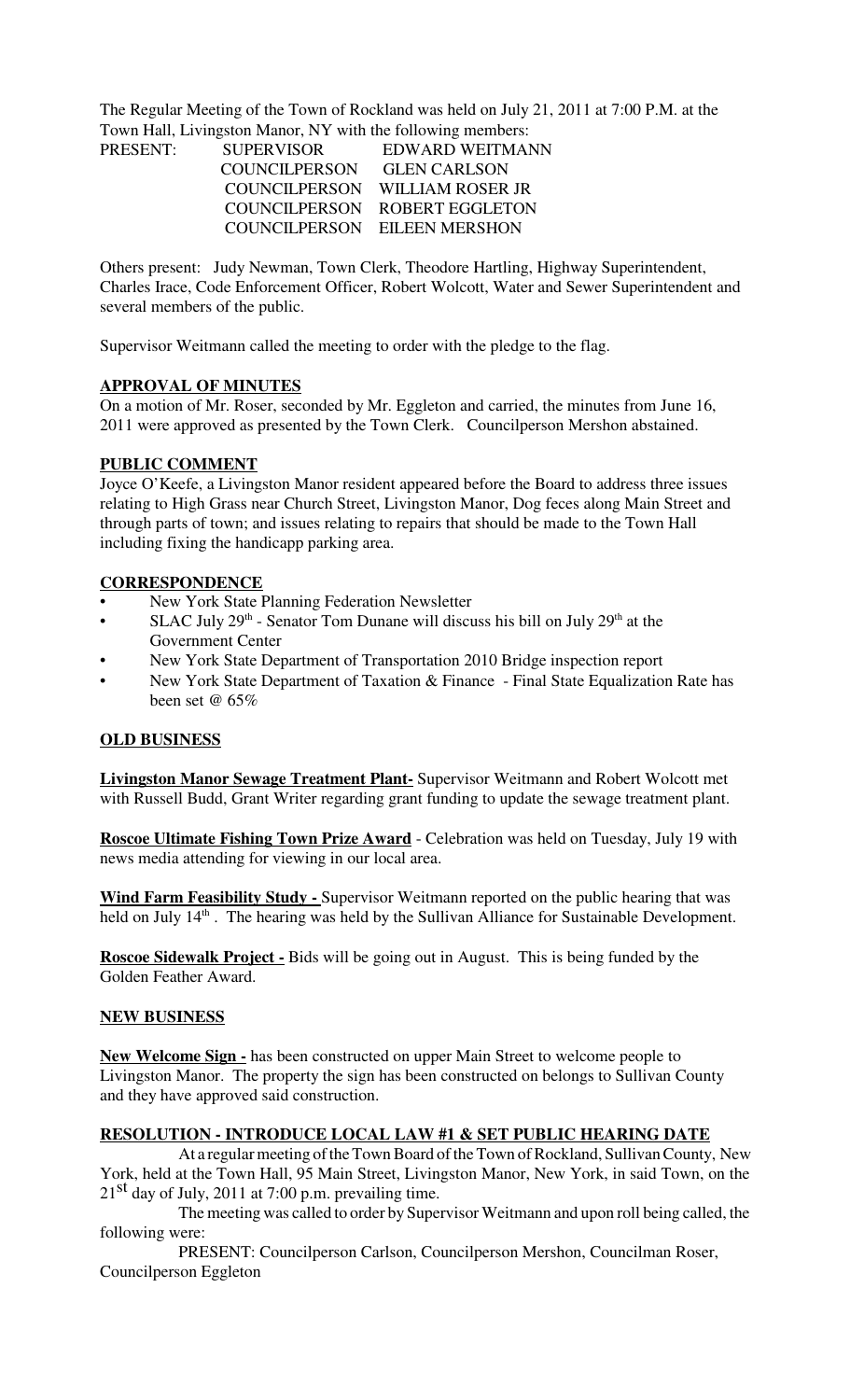# *REGULAR MEETING, TOWN OF ROCKLAND, JULY 21, 2011*

ABSENT: None

The following resolution was introduced by Councilperson Roser, who moved its adoption, and seconded by Councilperson Mershon, to wit:

**BE IT RESOLVED**, that introductory Local Law No. 1 of the Year 2011 entitled "A local law amending Chapter 76 of the Code of the Town of Rockland with respect to driveways and rights of way" is hereby introduced before the Town Board of the Town of Rockland, Sullivan County, State of New York; and

**BE IT FURTHER RESOLVED,** that copies of the aforesaid local law be laid upon the desk of each member of the Town Board; and

**BE IT FURTHER RESOLVED,** that the Town Board hold a public hearing on the aforesaid local law at Town of Rockland Town Hall, 95 Main Street, Livingston Manor, New York, at 7:15 p.m., prevailing time, on Thursday, August 4, 2011; and

**BE IT FURTHER RESOLVED,** that the Town Board hereby determines that the aforesaid local law constitutes a Type II Action as defined in the regulations promulgated pursuant to the State Environmental Quality Review Act, for which environmental review is not required.; and

**BE IT FURTHER RESOLVED,** that the Town Clerk publish or cause to be published a public notice in the Sullivan County Democrat, of said public hearing at least five (5) days prior thereto.

The question of the adoption of the foregoing resolution was duly put to a vote on roll call, resulting as follows:

| Supervisor Edward Weitmann                          | voting | AYE        |  |  |
|-----------------------------------------------------|--------|------------|--|--|
| Councilperson Eileen Mershon                        | voting | <b>AYE</b> |  |  |
| Councilperson Glen Carlson                          | voting | AYE        |  |  |
| Councilperson William Roser                         | voting | AYE        |  |  |
| Councilperson Robert Eggleton                       | voting | AYE        |  |  |
| The resolution was thereupon declared duly adopted. |        |            |  |  |

**Old Voting Machines -** were taken down for scrap with a total of 2.4 ton. Supervisor Weitmann will report the amount received at the next meeting.

Highway Sand & Stone- Bid opening for has been set for August 2<sup>nd</sup> @ 11 A.M.

**Town Website** - Carolyn Bivins met with Supervisor Weitmann and she will be providing an estimate for updating the Town's Website.

**Supervisor's Report** was presented. Motion by Mr. Carlson, seconded by Mr. Mershon, to accept the Supervisor's monthly report. 5 AYES - Carried

**Water & Sewer Log** was presented.

### **DEPARTMENT HEADS**

**Ted Hartling, Highway Superintendent** reported the he has completed the culvert pipe project on Amber Lake Road.

**Bob Wolcott, Water and Sewer Superintendent** reported the his department has been working on the pump at the Roscoe Sewage Treatment Plant. He advised that the patch work on said pump can only work so long. A new pump is estimated at costing \$3,800. Bob also addressed purchasing a refurbished generator @ an approximate cost of \$4,000 verses the purchase of a new one @ a price of \$16,000 to \$25,000. He will check into the refurbished generator before any action is taken on purchasing one.

**Charles Irace , Code Enforcement Officer** reported that he issued 14 permits; sent out 7 violation orders and called on 4 verbal violations. He also reported that he attended code school on June 22<sup>nd</sup>.